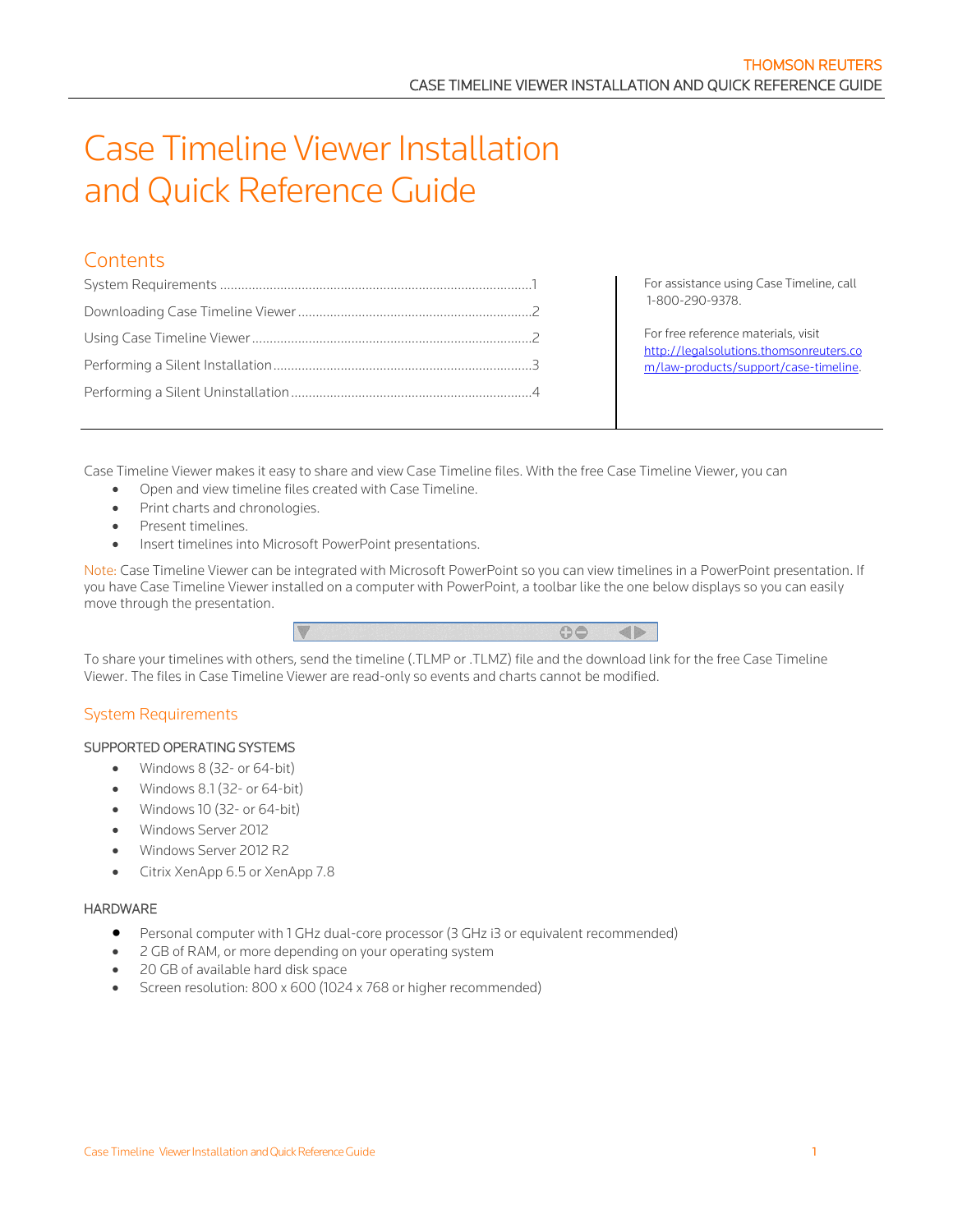#### OTHER REQUIREMENTS

- Internet connection
- Adobe Acrobat Reader

#### <span id="page-1-0"></span>Downloading Case Timeline Viewer

Complete the following to download the trial version of Case Timeline Viewer:

- 1. Go to [http://info.legalsolutions.thomsonreuters.com/software/timeline/viewer/.](http://info.legalsolutions.thomsonreuters.com/software/timeline/viewer/)
- 2. Click Proceed with Download at the bottom of the page.
- 3. If not already installed on your computer, a message displays to notify you that the prerequisites will be installed. Click Install.
- 4. Click **Next** to display the license agreement.
- 5. Click I Agree after reading the license agreement, and then click Next.
- 6. Type our User Name, and Organization in the appropriate boxes. Select Viewer Mode View and present charts in readonly format and click Next. The Destination Folder displays.

| <b>Customer Information</b>                                             |                                                               |  |
|-------------------------------------------------------------------------|---------------------------------------------------------------|--|
| Please enter your information.                                          |                                                               |  |
| User Name:                                                              |                                                               |  |
| Organization:                                                           |                                                               |  |
|                                                                         |                                                               |  |
| License Code:                                                           |                                                               |  |
|                                                                         |                                                               |  |
| *** A license code is not required for Demonstration or Viewer Mode *** |                                                               |  |
|                                                                         | Demonstration Mode - Trial version with limited functionality |  |
| O Viewer Mode - View and present charts in read-only format             |                                                               |  |
| <b>InstallShield</b>                                                    |                                                               |  |
|                                                                         |                                                               |  |

- 7. Click Next.
- 8. Click Install.
- 9. Click Finish after the installation completes.

#### <span id="page-1-1"></span>Using Case Timeline Viewer

To access Case Timeline Viewer, complete the following:

- 1. Double-click the Case Timeline Viewer icon  $(\Box)$  on your desktop.
- 2. Click Open an Existing Timeline.
- 3. Select the file you want to view and click Open.
- 4. Select Presentation from the View menu or click the View Presentation button (**Quart on the toolbar to start the** presentation.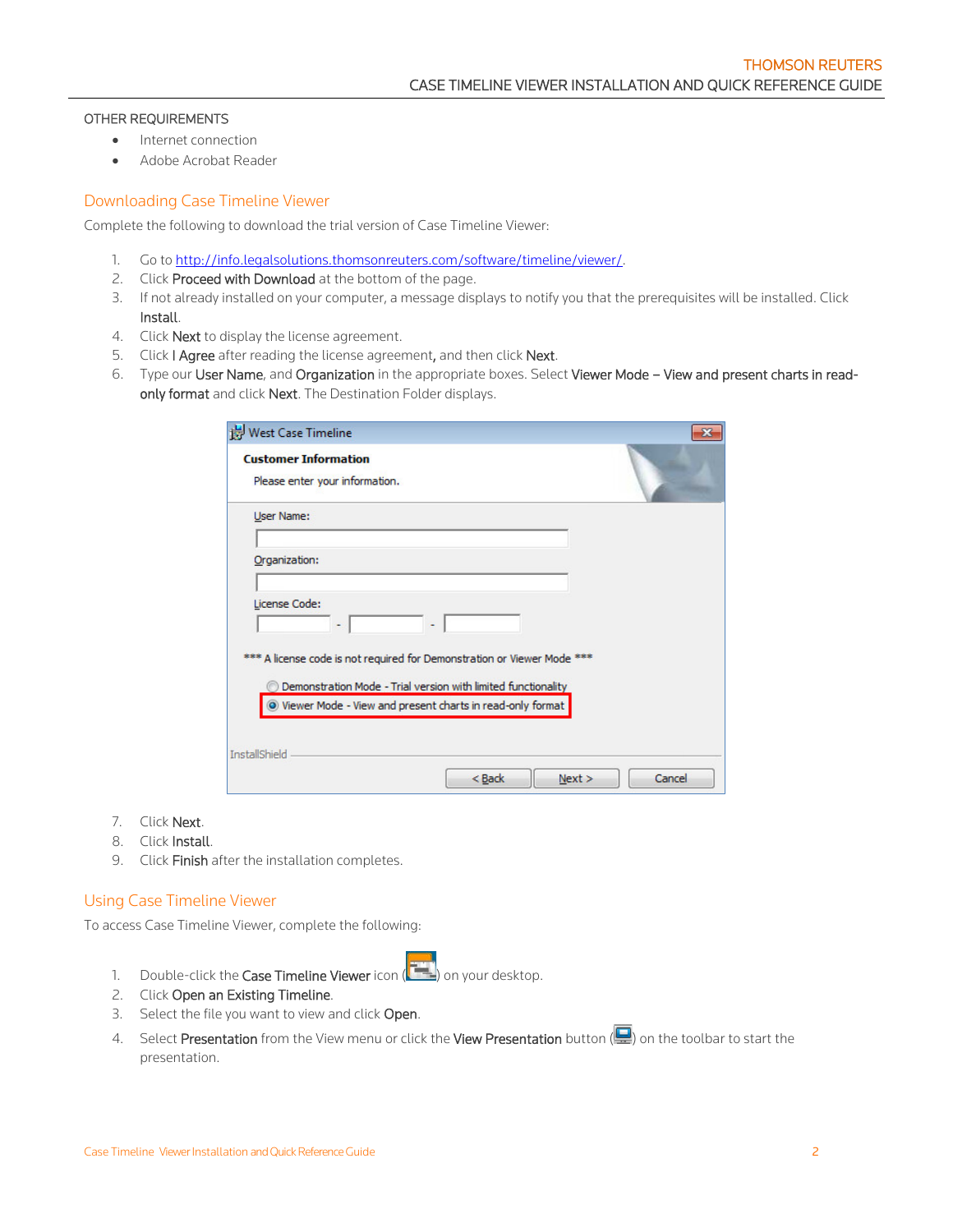# <span id="page-2-0"></span>Performing a Silent Installation

It is recommended that an experienced information technology specialist execute a silent installation. Previous versions of Case Timeline must be uninstalled before a silent installation is run.

To run a silent installation, open a command prompt and type the following command:

"EXEPATH" /q /norestart INSTALL\_MODE=2 INSTALLDIR="C:\Install Here" USERNAME="User Name" COMPANYNAME="Company"

#### where

EXEPATH is the path to the installer executable file, e.g., C:\Users\User\_Name\Desktop\WCTimelineInstaller\_x64.exe, and INSTALL\_MODE=2 specifies installing Case Timeline Viewer. For more information about all available parameters, see the [Installation Parameters.](#page-2-1)

| Parameter           | Value               | Description                                                                     |
|---------------------|---------------------|---------------------------------------------------------------------------------|
| /q                  | n/a                 | Run the installation in silent mode.                                            |
| /quiet              |                     |                                                                                 |
| /s                  |                     |                                                                                 |
| /silent             |                     |                                                                                 |
| /uninstall          | n/a                 | Perform an uninstallation.                                                      |
| /norestart          | n/a                 | Do not automatically restart following installation/uninstallation.             |
|                     |                     | Note: This may be useful to avoid an unattended restart.                        |
| /log                | "Path_to_Log_File"  | Specifies the path and name of a main log file to be created. Subsequent log    |
|                     |                     | files are created by adding a name before the file extension.                   |
|                     |                     | Examples:                                                                       |
|                     |                     | /log "D:\Logs\log.txt"                                                          |
|                     |                     | The following log files are created after a successful installation of 64-bit   |
|                     |                     | version:                                                                        |
|                     |                     | D:\Logs\log.txt                                                                 |
|                     |                     | D:\Logs\log_001_CaseTimelinePDFPrinterX64.txt                                   |
|                     |                     | D:\Logs\log_002_WestCaseTimelineInstaller_x64.msi.txt                           |
| LICENSE_CODE        | XXXXX-XXXXX-XXXXX   | Specifies the license code for Case Timeline.                                   |
|                     |                     |                                                                                 |
|                     |                     | Note: If a valid license code is specified, Case Timeline installs in Full Mode |
|                     |                     | regardless of the INSTALL_MODE parameter value.                                 |
| <b>INSTALLDIR</b>   | "Installation Path" | Specifies the path where Case Timeline is installed.                            |
| <b>INSTALL_MODE</b> |                     | 1 = Demo Mode (default value)                                                   |
|                     | $\overline{c}$      | 2 = Viewer Mode (install Case Timeline Viewer)                                  |
| <b>USERNAME</b>     | "User Name"         | Specifies the user name.                                                        |
| <b>COMPANYNAME</b>  | "Company Name"      | Specifies the organization.                                                     |
| <b>REMOVETLMPRO</b> | <b>YES</b>          | Specifies what to do if Timeline Maker Pro/Viewer is installed.                 |
|                     | N <sub>O</sub>      | YES = Uninstall Timeline Maker Pro/Viewer and install Case Timeline             |
|                     | CANCEL              | NO = Do not remove Timeline Maker Pro/Viewer and install Case Timeline          |
|                     |                     | CANCEL = Do not install Case Timeline (default value)                           |

#### <span id="page-2-1"></span>INSTALLATION PARAMETERS

#### Notes:

- Any values containing spaces must be contained in quotation marks (e.g., "User Name").
- Do not use a backslash before quotation marks, unless you are using the backslash as an escape character (e.g., "C:\Users\User\_Name\Desktop\").